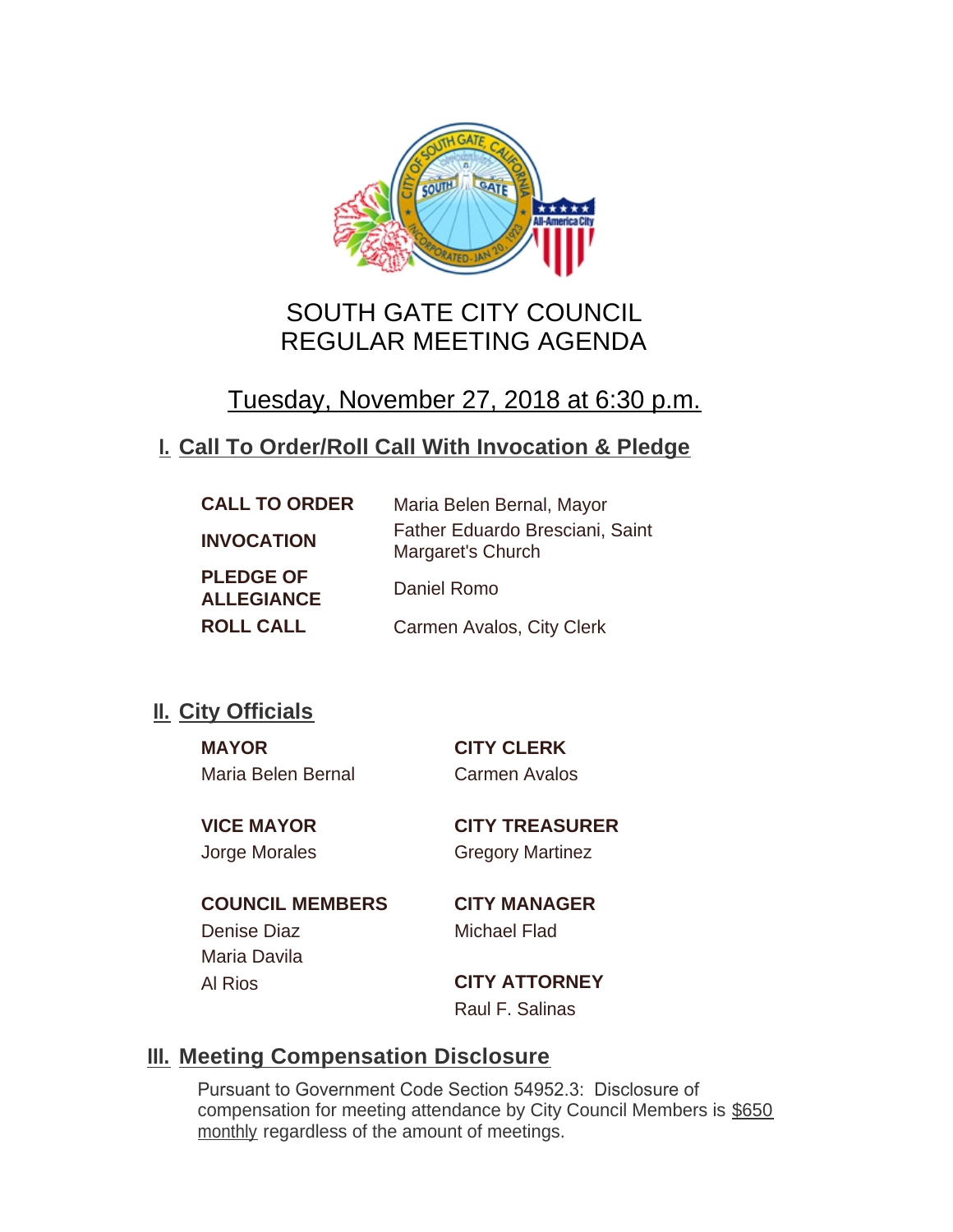# **Proclamations, Certificates, Introductions And IV. Ceremonial Actions**

**1. Certificate Of Appreciation To Daniel Romo For Participating In Mayor Bernal's South Gate Mentors Initiative During The Month Of November**

The City Council will issue a Certificate of Appreciation to Daniel Romo for participating in Mayor Bernal's South Gate Mentors Initiative during the month of November. (ADMIN)

Documents:

[ITEM 1 REPORT 112718.PDF](http://www.cityofsouthgate.org/AgendaCenter/ViewFile/Item/6701?fileID=14332)

# **Public Hearings V.**

**2. Ordinance Amending Certain Sections Of 11.51.030 (Review Types And Responsibilities) Of The Municipal Code To Adopt A Revised Administrative And Discretionary Review Process And Revised Thresholds For Potential Development Projects Citywide**

The City Council will conduct a Public Hearing to consider: (CD)

a. Waiving the reading in full and introducing an Ordinance amending Table 11.51-1 (Application and Review Authority), Figure 11.51-1 (Administrative Permit Process), Figure 11.51-2 (Discretionary Permit Process A), Figure 11.5 1-3 (Discretionary Permit Process B), and adding Figure 11.51-4 (Discretionary Permit Process C), to Section 11.51.030 (Review Types and Responsibilities), of Chapter 11.51 (Permits and Procedures), of Title 11 (Zoning), of the South Gate Municipal Code to adopt a revised administrative and discretionary review process and revised thresholds for potential development projects citywide; and

b. Receiving and filing a proposed handout summarizing the Development Review Process (Design Review Flow Chart).

Documents:

## [ITEM 2 REPORT 112718.PDF](http://www.cityofsouthgate.org/AgendaCenter/ViewFile/Item/6702?fileID=14333)

**3. Ordinance Amending Subsection A. 2. Iii. (Method Of Notice), Of The Municipal Code To Increase The Minimum Radius Distance Requirements For Public Hearing Notices From 300 Feet To 1,000 Feet**

The City Council will conduct a Public Hearing to consider waiving the reading in full and introducing an **Ordinance** amending Subsection A. 2. iii. (Method of Notice), of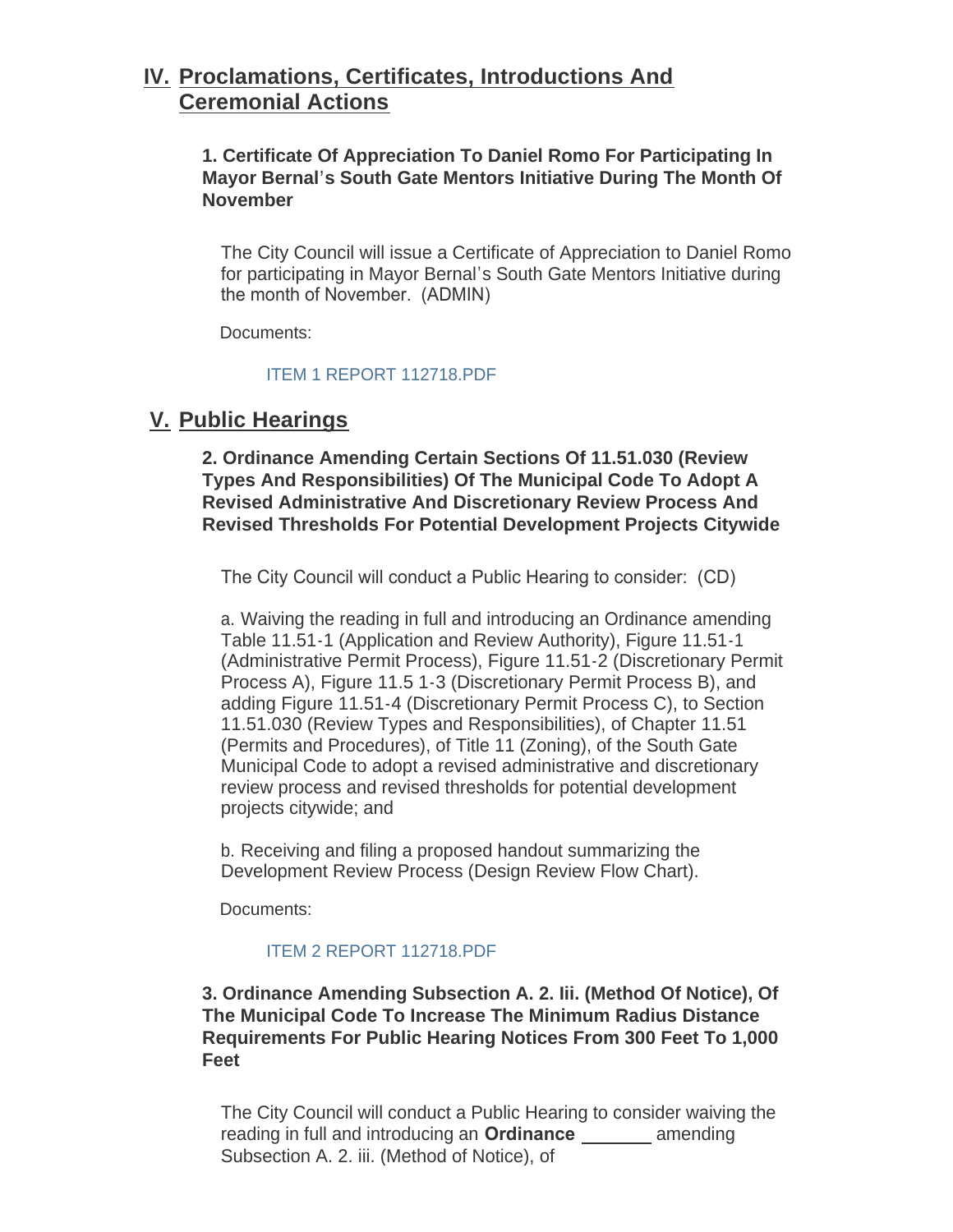Subsection A. 2. iii. (Method of Notice), of Section 11.50.020 (Public Hearing Notification), of Chapter 11.50 (Administration), of Title 11 (Zoning), of the South Gate Municipal Code to increase minimum radius distance requirements for public hearing notices from 300 feet to 1,000 feet. (CD)

Documents:

#### [ITEM 3 REPORT 112718.PDF](http://www.cityofsouthgate.org/AgendaCenter/ViewFile/Item/6703?fileID=14334)

## **4. Ordinance Amending Certain Sections And Chapters Of The South Gate Municipal Code Pertaining To A Sidewalk Vending Program In Compliance With Senate Bill 946 (Lara)**

The City Council will conduct a Public Hearing to consider waiving the reading in full and introducing an **Ordinance** amending certain Sections and Chapters of the South Gate Municipal Code pertaining to a Sidewalk Vending Program in compliance with Senate Bill 946 (Lara). (CD)

Documents:

#### [ITEM 4 REPORT 112718.PDF](http://www.cityofsouthgate.org/AgendaCenter/ViewFile/Item/6718?fileID=14348) [AMENDED ITEM 4.PDF](http://www.cityofsouthgate.org/AgendaCenter/ViewFile/Item/6718?fileID=14443)

## **5. Relinquishment Of Dance Hall Public - Business Owned Permit For The Hound Bar, Located At 4626 Firestone Boulevard**

The City Council will conduct a Public Hearing to consider accepting the relinquishment of a Dance Hall Public - Business Owned Permit for the Hound Bar located at 4626 Firestone Boulevard, as submitted by the owner of the Hound Bar. (CD)

Documents:

#### [ITEM 5 REPORT 112718.PDF](http://www.cityofsouthgate.org/AgendaCenter/ViewFile/Item/6704?fileID=14347)

#### **6. Ratification Of Grant Agreement To Utilize 2018 Traffic Enforcement Program Grant Funds For Police Department Personnel Overtime, Training And Equipment In The Amount Of \$130,000**

The City Council will conduct a Public Hearing to consider: (PD)

a. Authorizing utilization of the 2018 Traffic Enforcement Program Grant Funds from the California Office of Traffic Safety (0TS) for Police Department personnel overtime, training and equipment;

b. Ratifying the Grant Agreement, Grant Number PTI9116, with the State of California Office of Traffic Safety for utilization of these grant funds;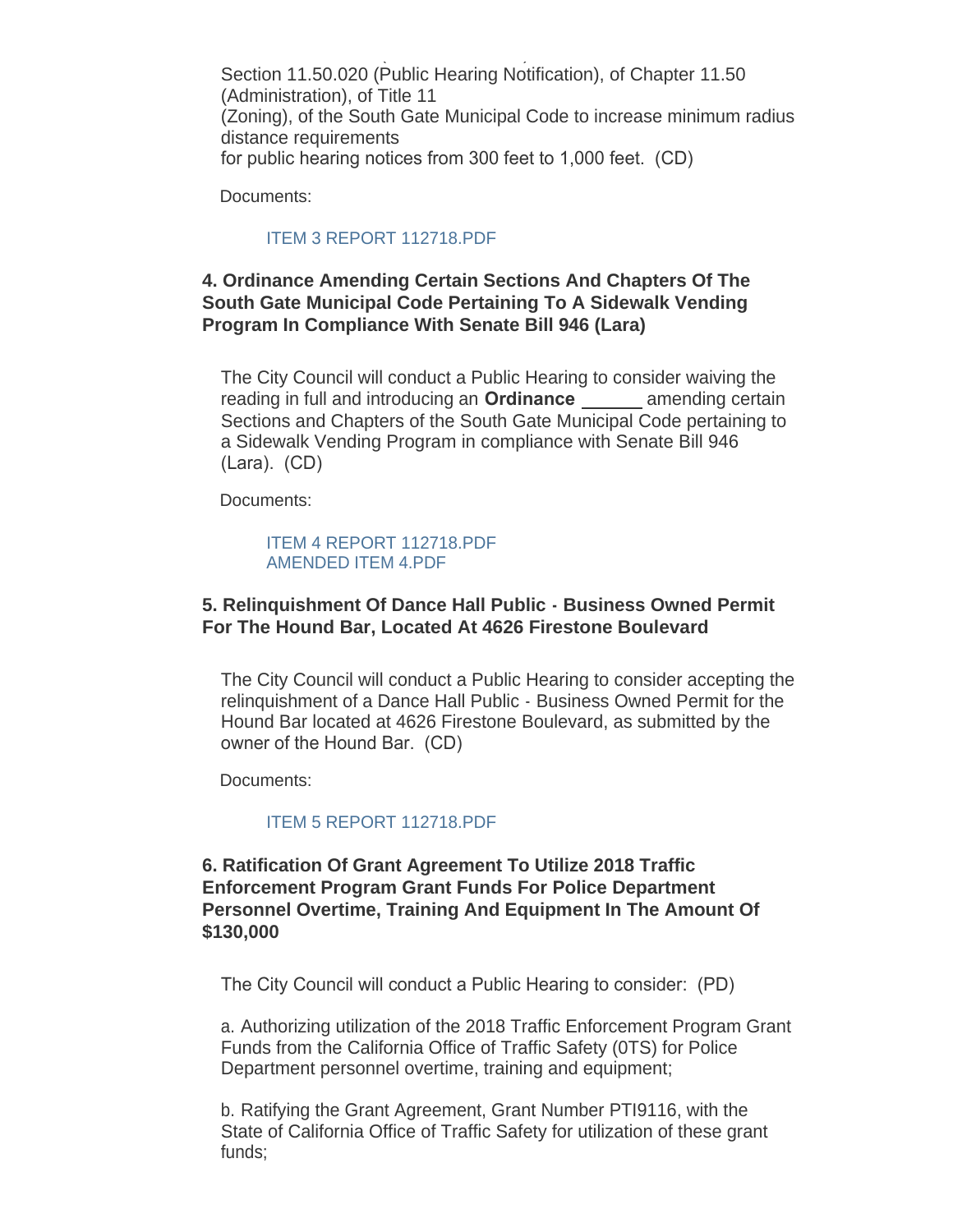c. Authorizing the Mayor to execute the Grant Agreement in a form acceptable to the City Attorney;

d. Increasing the Fiscal Year 2018/19 revenue projection in the OTS Grant Fund, Account No. 231-4624 by \$130,000; and

e. Appropriating \$130,000 to the Fiscal Year 2018/19 OTS Grand Fund budget as follows: \$120,567 in Account No. 231-556-21-5111, \$5,698 in Account No. 231-556-21-6204 and \$3,735 in Account No. 231-556- 21-6340.

Documents:

## [ITEM 6 REPORT 112718.PDF](http://www.cityofsouthgate.org/AgendaCenter/ViewFile/Item/6705?fileID=14336)

# **<u>VI. Comments From The Audience</u>**

During this time, members of the public and staff may address the City Council regarding any items within the subject matter jurisdiction of the City Council. Comments from the audience will be limited to five (5) minutes per speaker; unless authorized by the Mayor, the time limit may not be extended by utilizing another member's time. There will be no debate or action on items not listed on the agenda unless authorized by law.

Note: The City Council desires to provide all members of the public with the opportunity to address the Council. Nevertheless, obscene language, comments intended to disrupt or interfere with the progress of the meeting or slanderous comments will not be tolerated and may result in ejection and/or may constitute a violation of South Gate Municipal Code Section 1.04.110.

# **<u>VII. Reports And Comments From City Officials</u>**

During this time, members of the City Council will report on matters pertaining to their service on various intergovenmental boards and commissions as a representative of the City pursuant to Assembly Bill 1234. City Council Members will also have an opportunity to comment on matters not on the agenda.

Following the City Council Members, reports and comments will be heard by the City Clerk, City Treasurer, City Manager and Department Heads.

# **Consent Calendar Items VIII.**

Agenda Items **7, 8, 9, 10, 11, 12, 13 and 14** are consent Calendar Items. All items including Ordinances, Resolutions and Contracts, may be approved by adoption of the Consent Calendar, individually and collectively by one (1) motion. There will be no separate discussion of these items unless Members of the City Council, the public, or staff request that specific items be removed from the Consent Calendar for separate discussion and action.

Any Motion to introduce or adopt an Ordinance on the Consent Calendar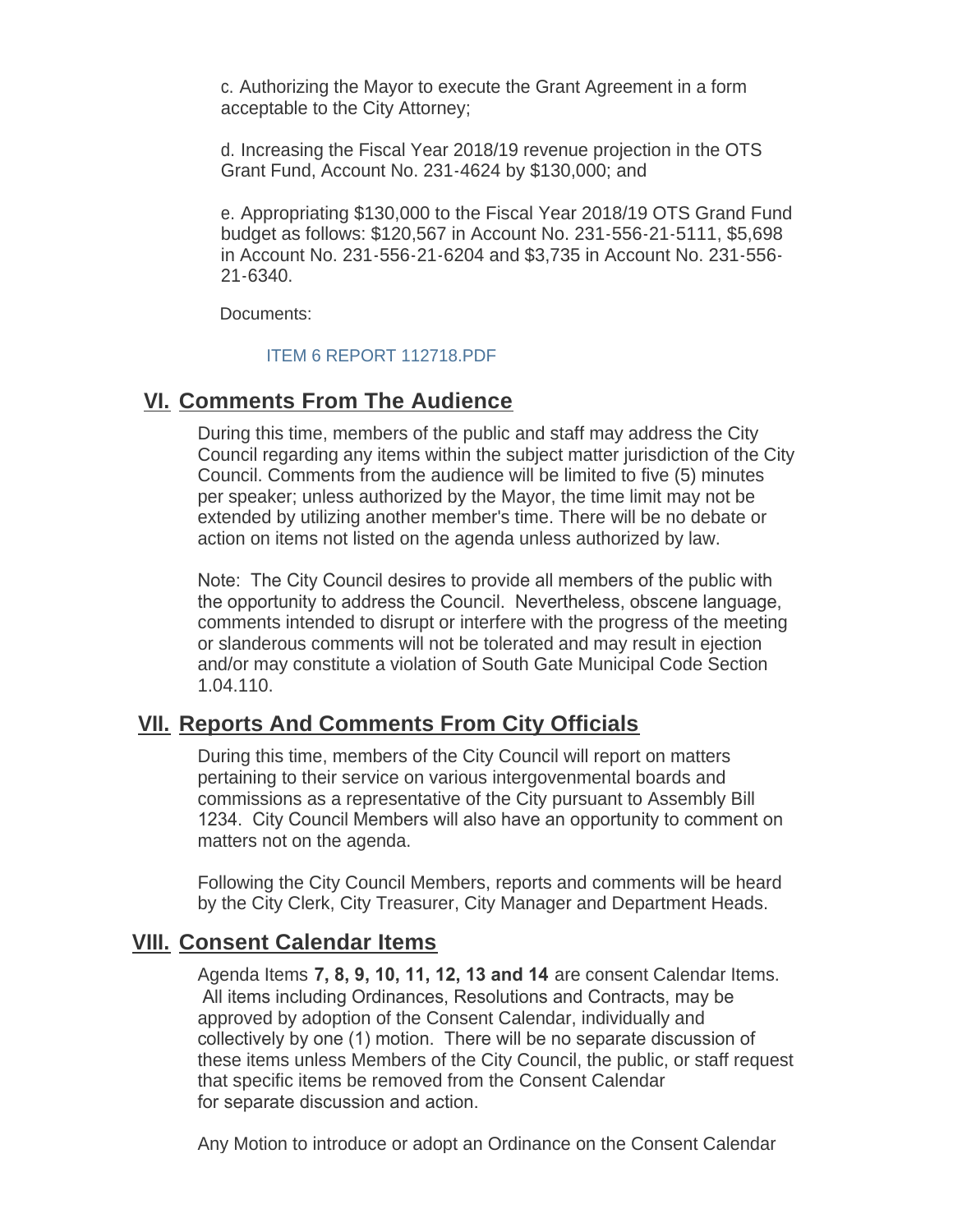$A_{\rm eff}$  Motion to introduce or adopt an  $\mathcal{A}_{\rm eff}$  and  $\mathcal{A}_{\rm eff}$  and  $\mathcal{A}_{\rm eff}$ shall be: (1) a motion to waive the reading of the Ordinance and introduce the Ordinance or (2) a motion to waive the reading of the Ordinance and adopt the Ordinance, as appropriate.

## **7. Amendment No. 1 To Contract No. 3314 With Kennedy/Jenks Consultants Extending Services To Complete The Water, Sewer And Recycled Water Master Plan**

The City Council will consider: (PW)

a. Approving Amendment No. 1 to Contract No. 3314 with Kennedy/Jenks Consultants extending the term of the contract through June 30, 2019, to complete the Water, Sewer and Recycled Water Master Plans, City Project No. 510-WTR, at no additional cost; and

b. Authorizing the Mayor to execute Amendment No.1 in a form acceptable to the City Attorney.

Documents:

## [ITEM 7 REPORT 112718.PDF](http://www.cityofsouthgate.org/AgendaCenter/ViewFile/Item/6706?fileID=14337)

## **8. Amendment No. 1 To Contract No. 3379 With Telecom Law Firm, P.C., Extending Specialized Legal Services On Wireless And Wired Telecommunication Law**

The City Council will consider: (PW)

a. Approving Amendment No. 1 to Contract No. 3379 with Telecom Law Firm, P.C., extending specialized legal services on wireless and wired telecommunication law through October 10, 2019; and

b. Authorizing the Mayor to execute Amendment No. 1 in a form acceptable to the City Attorney.

Documents:

## [ITEM 8 REPORT 112718.PDF](http://www.cityofsouthgate.org/AgendaCenter/ViewFile/Item/6707?fileID=14338)

## **9. Agreement With Hadronex, Inc., Dba SmartCover Systems, Inc., For Maintenance And Operation Of The SmartCover System For A Three-Year Term**

The City Council will consider: (PW)

a. Approving an Agreement (**Contract** ) with Hadronex, Inc., DBA SmartCover Systems Inc., for maintenance and operation of the SmartCover System, for a three-year term and total amount not toexceed \$106,920; and

b. Authorizing the Mayor to execute the Agreement in a form acceptable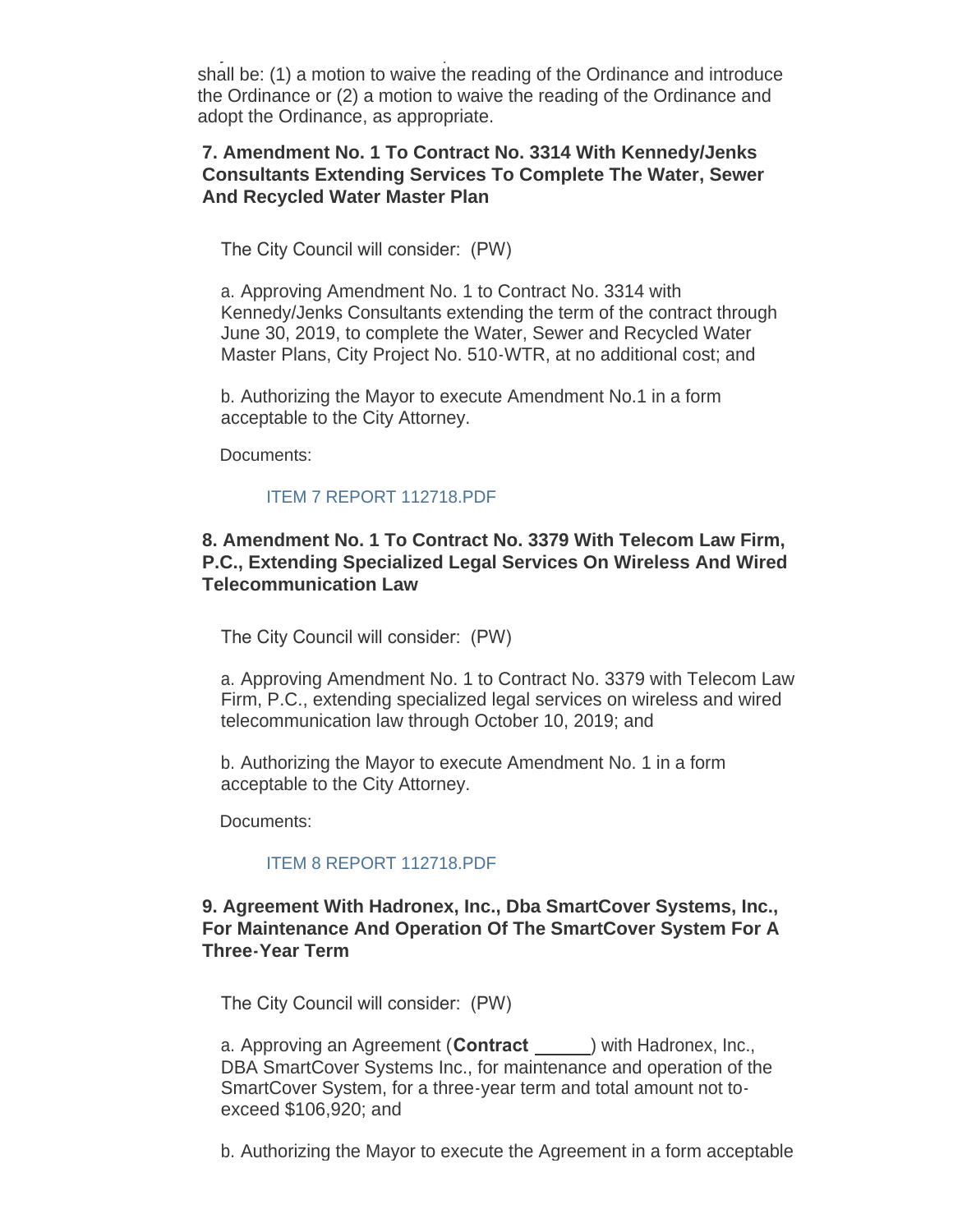b. Authorizing the Mayor to execute the Agreement in a form acceptable to the City Attorney.

Documents:

#### [ITEM 9 REPORT 112718.PDF](http://www.cityofsouthgate.org/AgendaCenter/ViewFile/Item/6708?fileID=14339)

## **10. Purchase Order With Pulsiam For Software Maintenance And Support Services For The Police Department's Computer Aided Dispatch And Records Management Systems**

The City Council will consider: (PD)

a. Approving Purchase Order with Pulsiam for the renewal of the software maintenance and support services for the Police Department's Computer Aided Dispatch and Records Management Systems for Fiscal Year 2018/19; and

b. Authorizing the City's Purchasing Division staff to issue a Purchase Order in the amount of \$102,925.90, for this purchase.

Documents:

#### [ITEM 10 REPORT 112718.PDF](http://www.cityofsouthgate.org/AgendaCenter/ViewFile/Item/6709?fileID=14340)

## **11. Carryover Of Open Purchase Orders And Unspent Budget Appropriations For Fiscal Year 2017/18 And Fiscal Year 2018/19**

The City Council will consider approving the carryover of open purchase orders and unspent budget appropriations from Fiscal Year 2017/18 to Fiscal Year 2018/19 to the account numbers detailed in Exhibit A to pay for purchase orders, projects and ongoing capital improvement projects that were not completed as of June 30, 2018. (ADMIN SVCS)

Documents:

## [ITEM 11 REPORT 112718.PDF](http://www.cityofsouthgate.org/AgendaCenter/ViewFile/Item/6710?fileID=14341)

## **12. Letter Supporting The Exploration Of A West Santa Ana Branch Transit Station Where The LA River And Rio Hondo Channel Meet**

The City Council will consider authorizing the Mayor to execute a letter to the Los Angeles County Metro Board of Directors stating the City Council's support for the exploration of a West Santa Ana Branch transit station at the confluence of the LA River and Rio Rondo Channel in the City of South Gate. (CD)

Documents:

#### [ITEM 12 REPORT 112718.PDF](http://www.cityofsouthgate.org/AgendaCenter/ViewFile/Item/6711?fileID=14342)

#### **13. Minutes**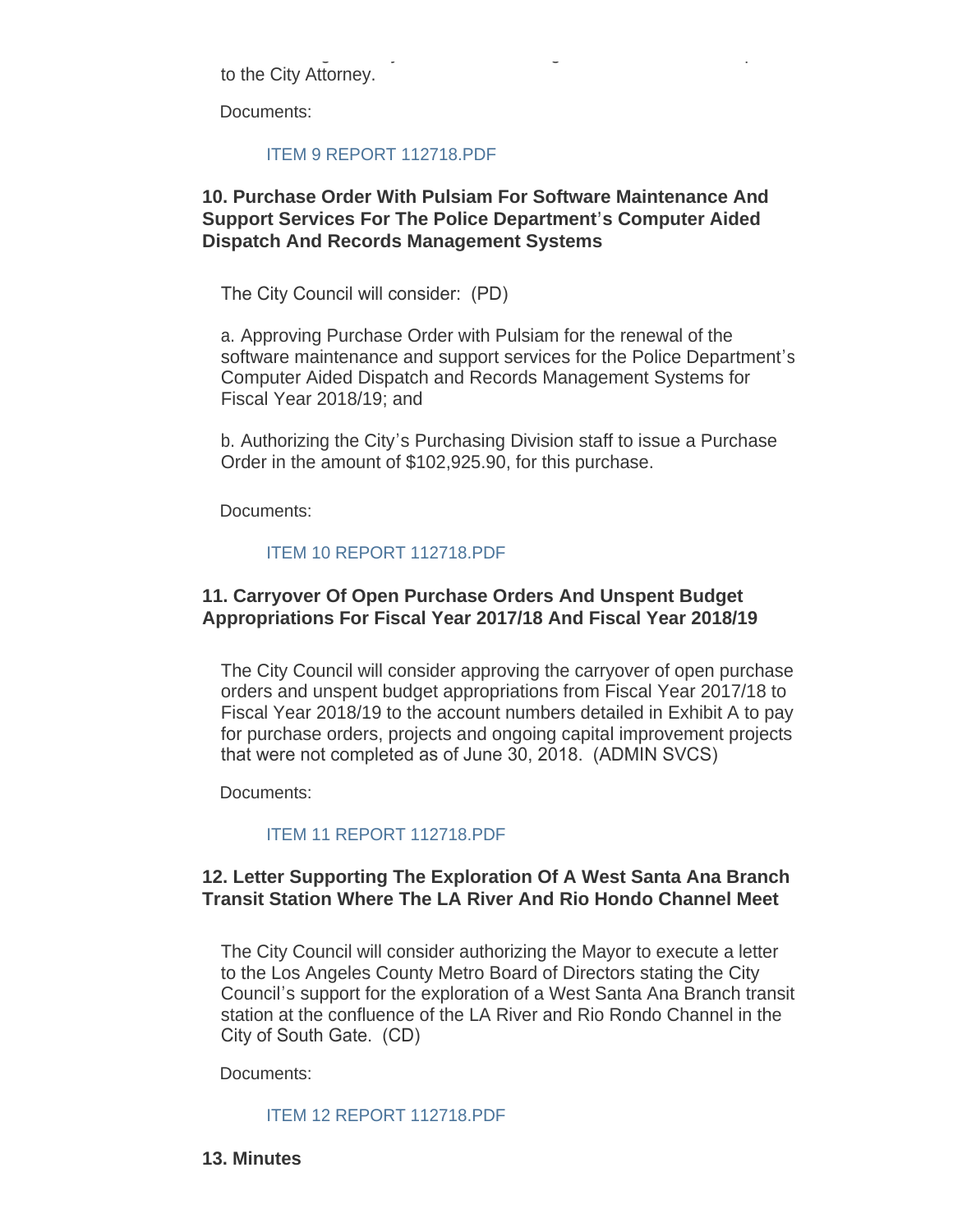The City Council will consider approving the Regular Meeting minutes of October 23, 2018: (CLERK)

Documents:

#### [ITEM 13 REPORT 112718.PDF](http://www.cityofsouthgate.org/AgendaCenter/ViewFile/Item/6712?fileID=14343)

#### **14. Report On Azalea Queen And Grand Marshal Recognition Program Recommendations By The Subcommittee**

The City Council will consider receiving and filing report on the Azalea Queen and Grand Marshal recognition program recommendations by the Subcommittee. (PARKS)

Documents:

#### [ITEM 14 REPORT 112718.PDF](http://www.cityofsouthgate.org/AgendaCenter/ViewFile/Item/6713?fileID=14344)

# **IX. Reports, Recommendations And Requests**

#### **15. Presentation By The Water Replenishment District On Their Groundwater Contamination Prevention Program**

The City Council will consider receiving and filing a presentation from the Water Replenishment District on their regional Groundwater Contamination Prevention Program. (PW)

Documents:

#### [ITEM 15 REPORT 112718.PDF](http://www.cityofsouthgate.org/AgendaCenter/ViewFile/Item/6714?fileID=14345)

#### **16. Warrant Register**

The City Council will consider approving the Warrants and Cancellations for November 27, 2018. (ADMIN SVCS)

Total of Checks: \$1,843,040.07 Voids: (\$ 0.00) Total Payroll Deductions: \$ 230,396.48 Grand Total: \$1,612,643.59

Documents:

#### [ITEM 16 REPORT 112718.PDF](http://www.cityofsouthgate.org/AgendaCenter/ViewFile/Item/6715?fileID=14346)

# **Adjournment X.**

I, Carmen Avalos, City Clerk, certify that a true and correct copy of the foregoing Meeting Agenda was posted November 21, 2018 at 2:57 p.m., as required by law.